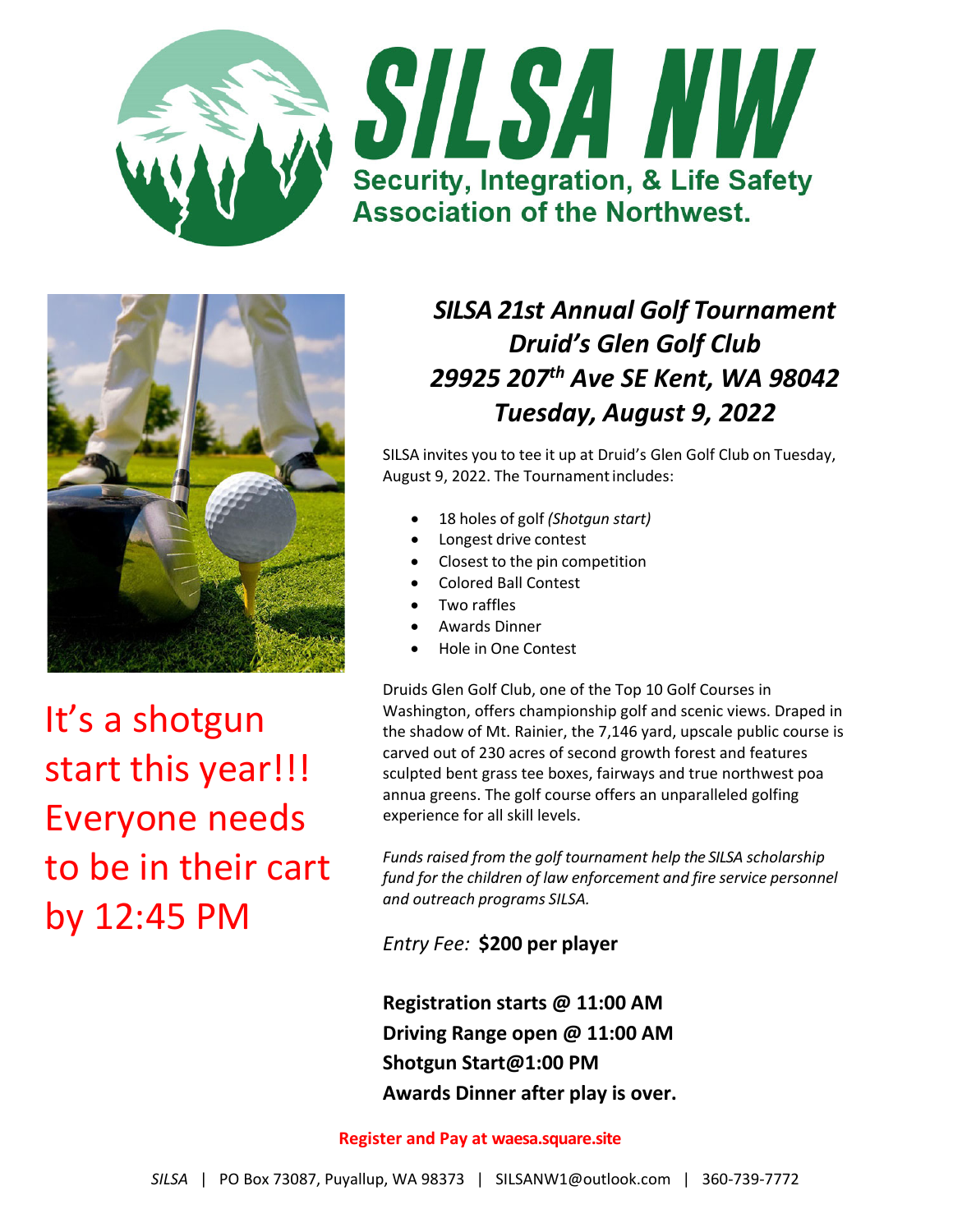

### *EARLY BIRD SPONSOR PRICING – GOOD THROUGH June 30, 2022*

*SILSAGOLF TOURNAMENT Sponsorship & Golf Reservation Form Sponsorships Support the Youth Scholarship and Outreach Programs of SILSA*

### **PREMIER Sponsor Package: \$1350 MAJOR Sponsor Package: \$1250**

**(\$1450 after June 30, 2022) (\$1350 after June 30, 2022)**

Premier Special Hole Sponsor\* Major Hole Sponsor 4‐Person Golf Team 4 Person Golf Team 4 Arnold Palmer Duffer Packages 4 Jack Nicklaus Duffer Packages

### **PREMIER SPONSOR: \$600 MAJOR SPONSOR: \$500**

 Special Hole Sponsor\*Hole Sponsorship  Sponsor Recognition on Social Media Sponsor Recognition on Social Media

## **STANDARD HOLE SPONSOR: \$300**

**(\$350 after June 30, 2022)**

### \* *Special Hole Sponsorships include:*

Men's Long Drive Women's Long Drive Men's Closest to the Pin Women's Closest to the Pin Hole in One

# Payment must be made prior to the day<br>of the tournament for players and<br>sponsorships. Extras may be purchased<br>at the course.

### **Includes: Includes:**

Sponsor Recognition on Social Media Sponsor Recognition on Social Media

### **(\$650 after June 30, 2022) (\$550 after June 30, 2022)**

**Includes: Includes:**



YOU COULD WIN ONE OF OUR FABULOUS PRIZES PRE-ORDER FOR THE BEST DEAL!

> \$1 PER TICKET **BUY 5, GET 1 FREE** BUY 20, GET 6 FREE

BUY YOUR TICKETS NOW!

Return completed form via email to Silsanw1@outlook.com or Register at waesa.square.site Or via mail with payment to SILSA, PO Box 73087, Puyallup WA 98373 Questions: 360-739-7772